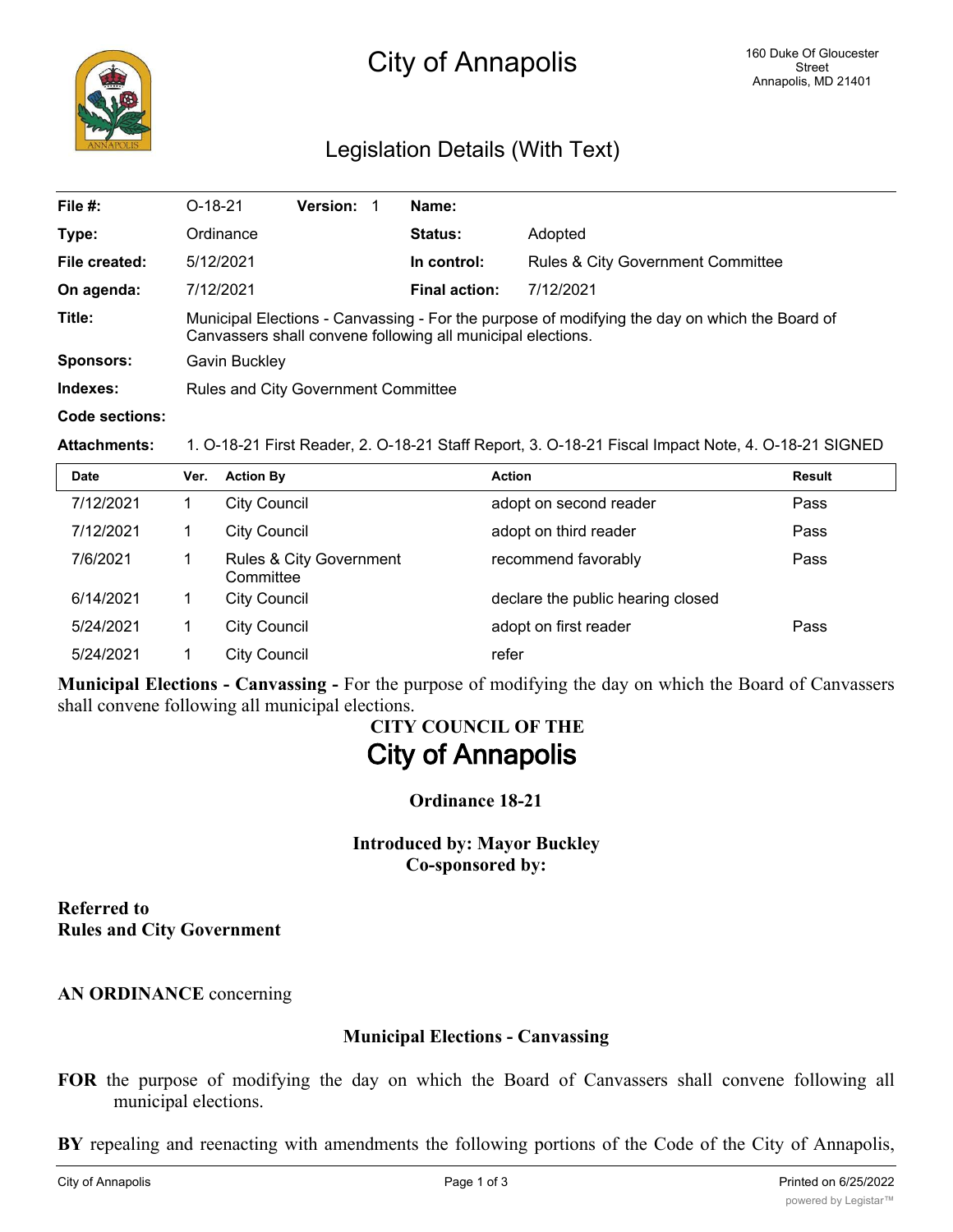2021 Edition 4.28.100 4.32.010

**SECTION I: BE IT ESTABLISHED AND ORDAINED BY THE ANNAPOLIS CITY COUNCIL** that the Code of the City of Annapolis shall be amended to read as follows:

## **Title 4 - ELECTIONS Chapter 4.28 - ABSENTEE VOTING Section 4.28.100 Canvassing of ballots.**

- A. The board shall not open or unfold any provisional or absentee ballot at any time prior to the closing of the polls.
- B. At any time after the closing of the polls on election day and not later than the canvass of the votes cast at the regular voting places in the City, the board shall meet at the office of the board and shall proceed to count, certify and canvass the absentee ballots contained in the ballot envelopes.
- C. Timeliness of absentee ballots:
	- 1. A ballot shall be considered as received timely, provided:
		- It has been received by the board prior to the closing of the polls on election day; or
		- b. It was mailed on or before election day, the United States Postal Service, or postal service of any other country, has provided verification of that fact by affixing a mark so indicating on the covering envelope, and the board receives the ballot from the United States Postal Service not later than 10:00 a.m. on the date of the eanyass TUESDAY FOLLOWING THE ELECTION DAY.
	- 2. Any ballot not received in accordance with subparagraph 1 above shall not be counted.
- D. All ballots are presumed to be validly cast, and all votes are presumed to be valid and shall be counted, notwithstanding any deficiency in the manner in which the ballot and/or vote was sought, sent or presented to appropriate officials, and no ballot or vote shall be set aside unless there is clear and convincing evidence, as unanimously determined by the board of canvassers, that said ballot and/or vote was improperly cast.
- E. A ballot may not be rejected by the board except by the unanimous vote of the board members present and voting, provided at least two members are present and that they are not of the same major political party. This canvass shall be conducted by ward and precinct in accordance with the applicable provisions of this title. All voters' applications, medical certificates, notarial affidavits, certifications, ballot envelopes and ballots, to have voters' applications and all documentation kept separately from ballots cast in polling precincts, shall be kept separate and apart from ballots cast at the regular voting places and retained for six months after the date of election at which they were cast, unless, prior to that time, the board is ordered by a court of competent jurisdiction to keep the same for any longer period. The board may appoint those numbers of temporary judges as the board may deem necessary to adequately and promptly carry out the provisions of this section.
- F. Any absentee ballot voted for a person who has ceased to be a candidate shall not be counted for that candidate but the vote shall not invalidate the remainder of the ballot.
- G. If the absentee resident who marked a ballot dies before election day, the ballot shall be counted if the ballot is postmarked or received before the absentee resident's death, and the fact that the absentee resident later may be shown actually to have been dead on election day shall not invalidate the ballot or the election.
- H. For the purposes of absentee ballots, if the board determines that the provisions for filling out and

signing the oath on the outside of the ballot envelope substantially have been complied with and that the